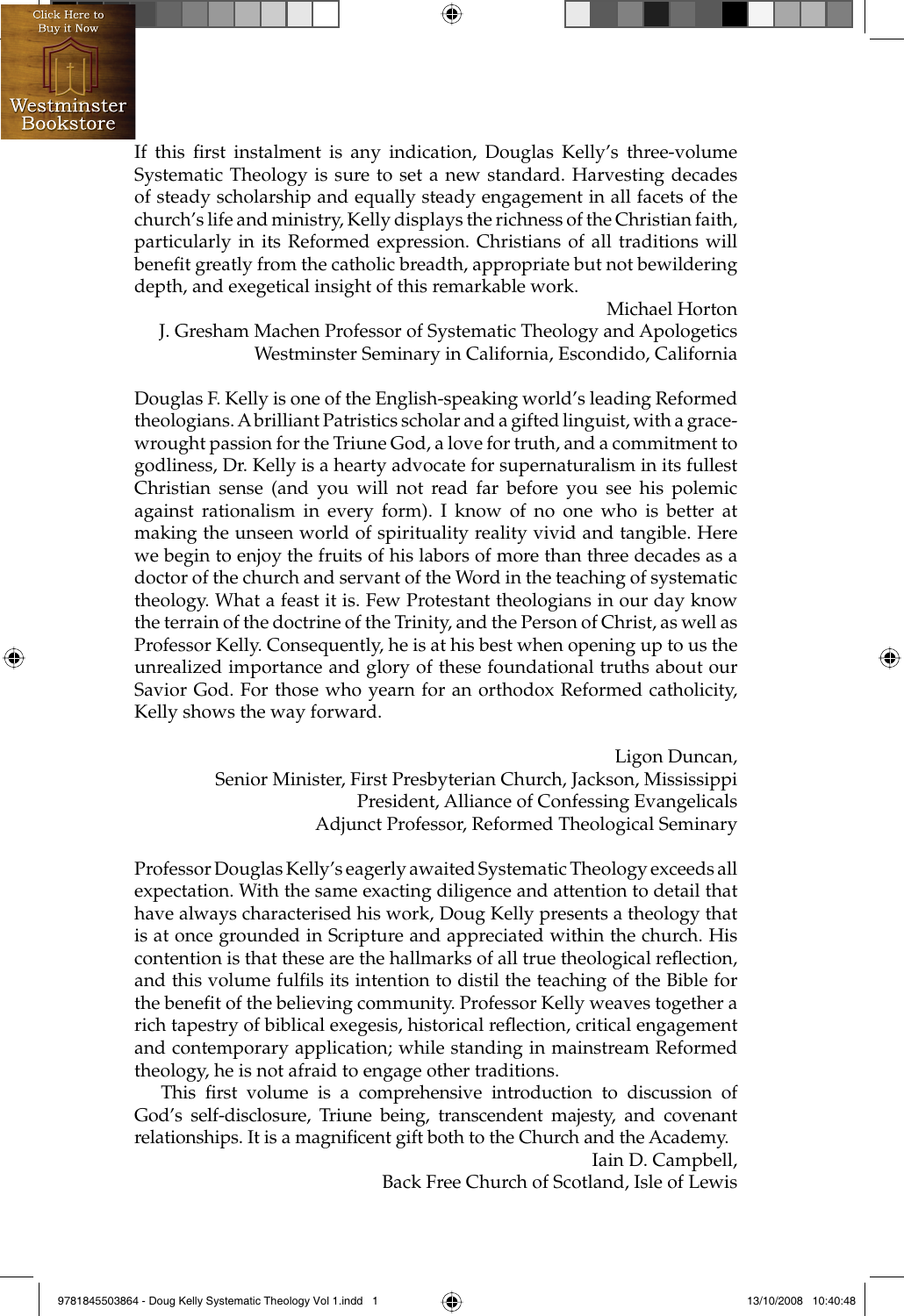

 $\bigoplus$ 

┐

 $\bigoplus$ 

 $\Box$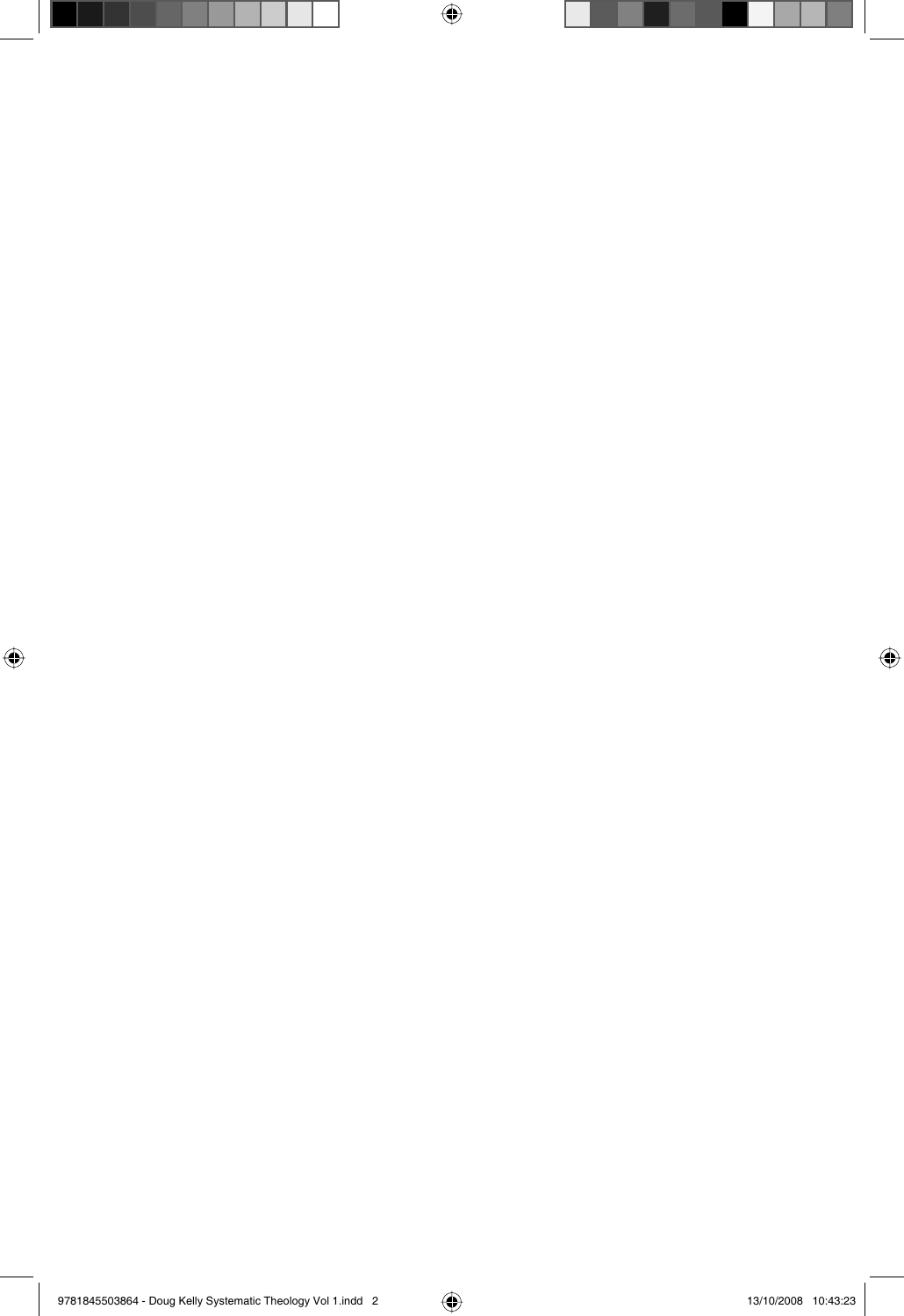### SYSTEMATIC THEOLOGY L U  $M E$  $\bigcap$  $\Omega$ N F

 $\bigoplus$ 

Grounded in Holy Scripture and understood in the light of the Church

# **DOUGLAS F. KELLY**

THE GOD WHO IS: THE HOLY TRINITY

**MENTOR** 

⊕

◈

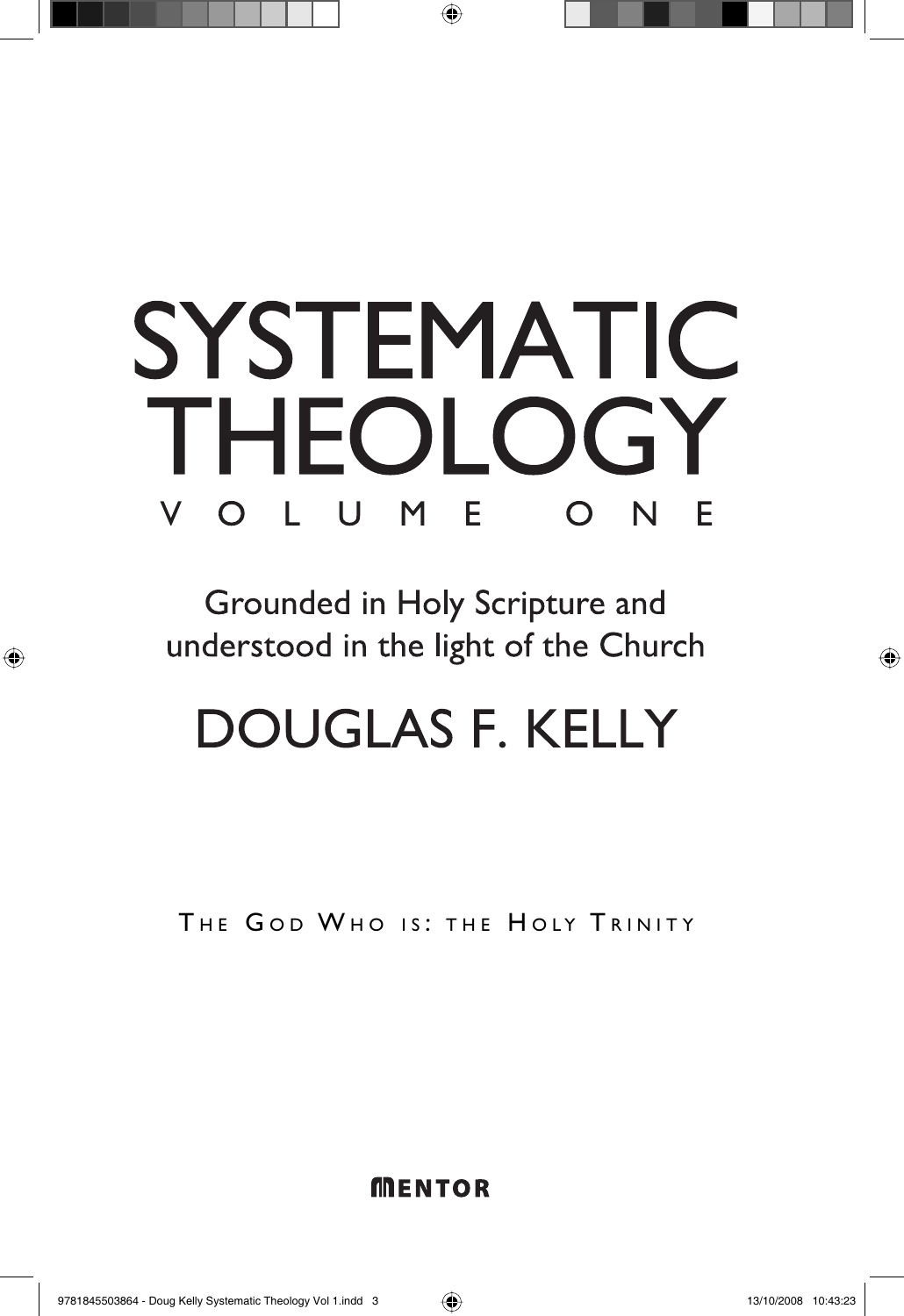Copyright © Douglas Kelly 2008

⊕

ISBN 978-1-84550-386-4

10 9 8 7 6 5 4 3 2 1

Published in 2008 in the Mentor Imprint by Christian Focus Publications Ltd., Geanies House, Fearn, Ross-shire, IV20 1TW, Scotland, Great Britain

www.christianfocus.com

Cover design by Daniel van Straaten Printed by Bercker, Germany

All rights reserved. No part of this publication may be reproduced, stored in a retrieval system, or transmitted, in any form, by any means, electronic, mechanical, photocopying, recording or otherwise without the prior permission of the publisher or a licence permitting restricted copying. In the U.K. such licences are issued by the Copyright Licensing Agency, Saffron House, 6-10 Kirby Street, London, EC1 8TS. www.cla.co.uk

⊕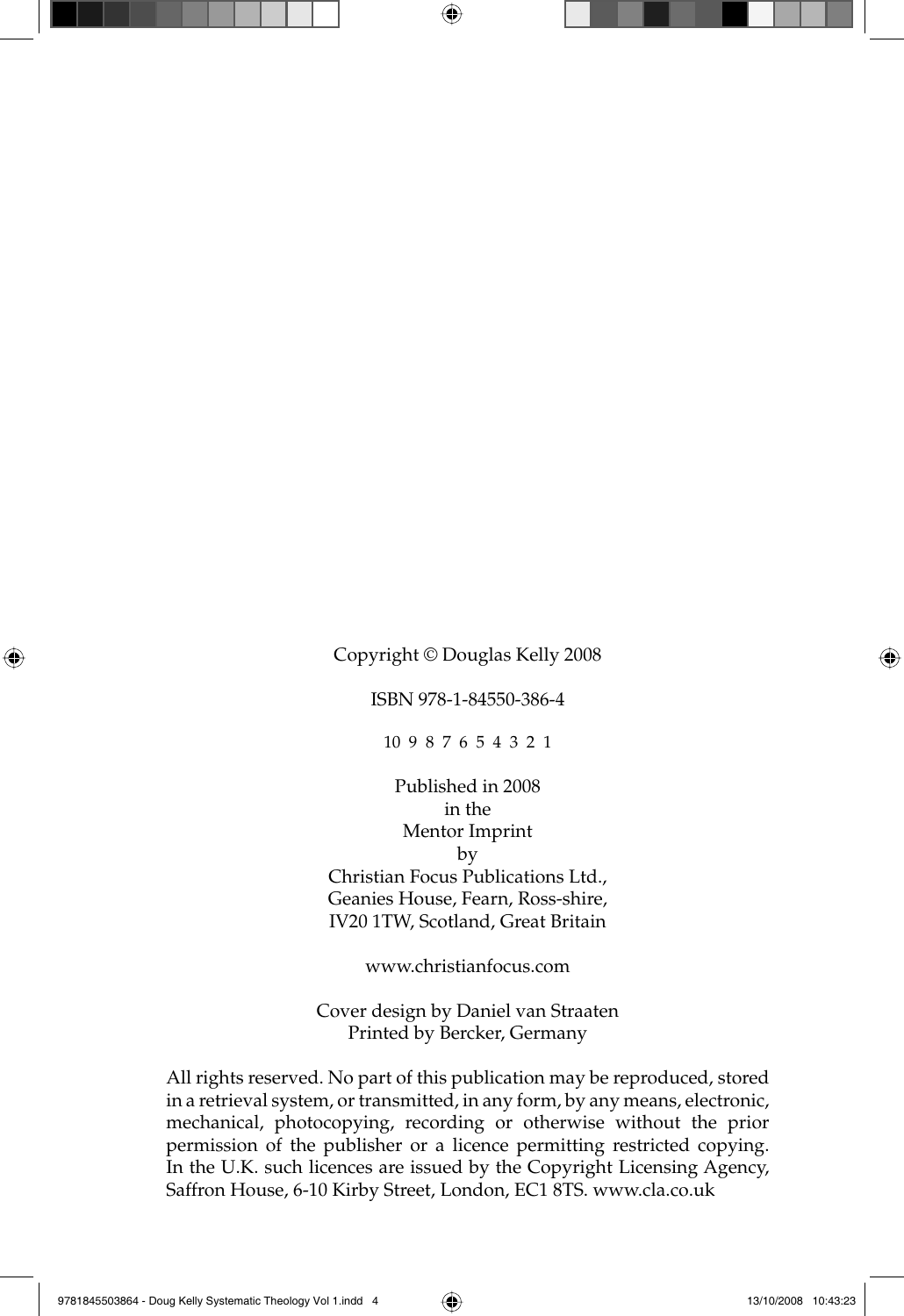### C ONTENTS

 $\bigoplus$ 

| 1 | Appendix I –<br>Appendix II -                                                                                                                      |                                                                                                                                                                                                                                                                         |  |
|---|----------------------------------------------------------------------------------------------------------------------------------------------------|-------------------------------------------------------------------------------------------------------------------------------------------------------------------------------------------------------------------------------------------------------------------------|--|
| 2 | Appendix I-<br>$Appendix II -$                                                                                                                     | Knowledge of the Triune God through Creation and Conscience  129<br>Theologoumenon: Are the Pagans, who Lived Before the Gospel of Christ Came<br>to their Culture, Condemned to Destruction, Since their Religions were Not                                            |  |
| 3 | Western Rejection of God's Testimony to Himself in Creation and<br>Conscience (The Continuing Heritage of the Enlightenment) 223<br>$Appendix I -$ |                                                                                                                                                                                                                                                                         |  |
| 4 | Appendix I –                                                                                                                                       | The Distinction in Eastern Orthodox Theology between God's Essence and His                                                                                                                                                                                              |  |
| 5 | Appendix I –<br>$Appendix II -$                                                                                                                    | What Kind of Lord He Is: His Transcendence, Beauty and Majesty<br>Mean that His Sovereign Control is 'Good News'  315<br>Attempts to Know the Lord Outside the Community of Faith: (1) How the<br>Jesus Seminar and (2) Ancient and Modern Gnosticism both Remove God's |  |
| 6 | Appendix I –                                                                                                                                       | The Triune God Makes Himself Known in the Covenant of Grace  387<br>Where Was the Covenant Before the Sixteenth Century?  445                                                                                                                                           |  |
| 7 | $Appendix I -$<br>$Appendix II -$                                                                                                                  | St. Augustine's Psychological Analogies of the Trinity  473<br>The Traditional Christian Interpretation of Old Testament Theophanies as Pre-<br>incarnate Appearances of Christ (as summarized by Louis Gaussen)  479                                                   |  |
| 8 | $Appendix I -$                                                                                                                                     | The Christian Church Thinks Through how God is One Being and<br>The Differing Approaches of the Cappadocians and Augustine to the Trinity  519                                                                                                                          |  |
| 9 |                                                                                                                                                    | The Full Co-equality of the Trinitarian Persons: No Subordinationism 529                                                                                                                                                                                                |  |
|   |                                                                                                                                                    |                                                                                                                                                                                                                                                                         |  |

 $\bigoplus$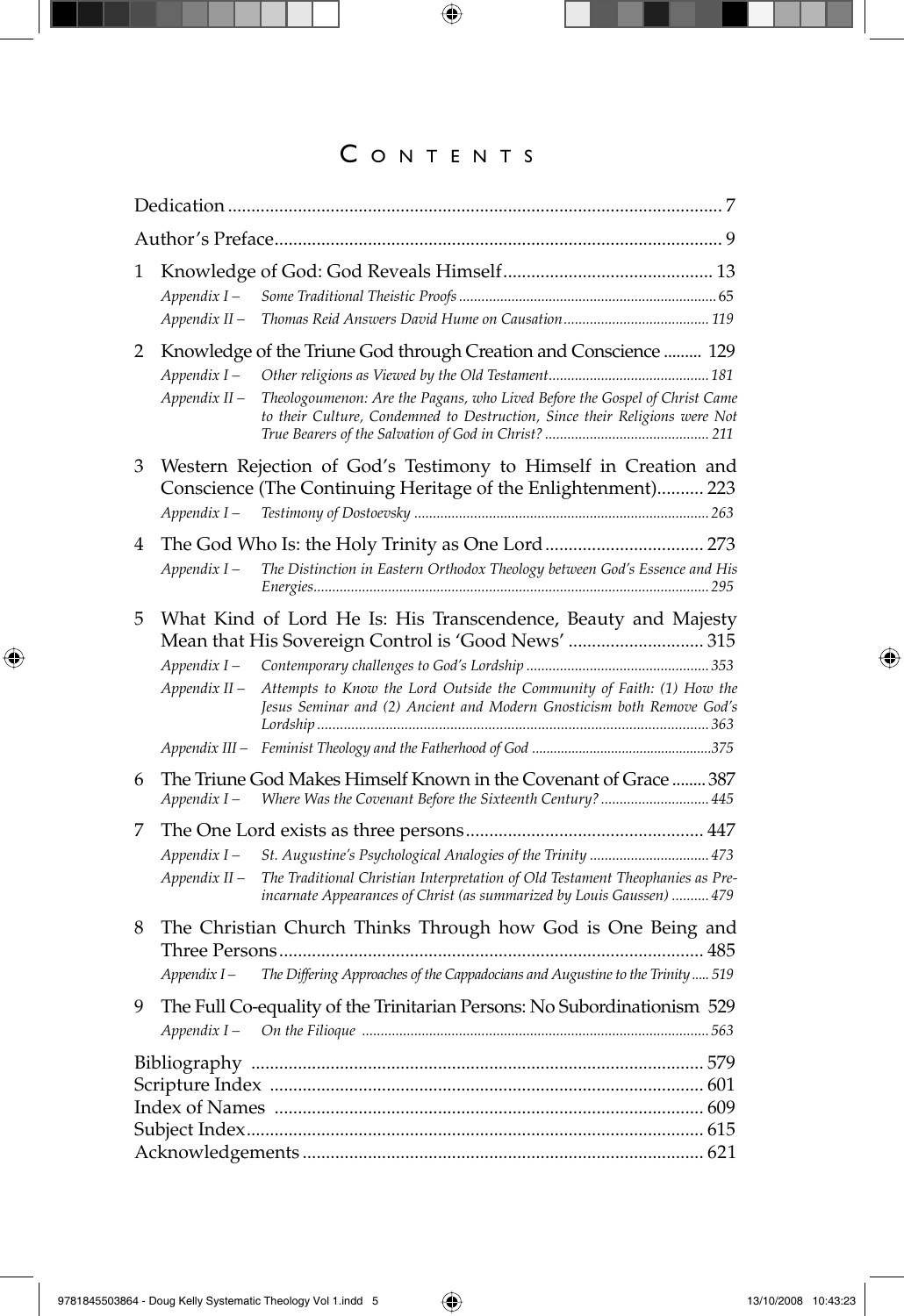

 $\bigoplus$ 

┐

 $\bigoplus$ 

 $\Box$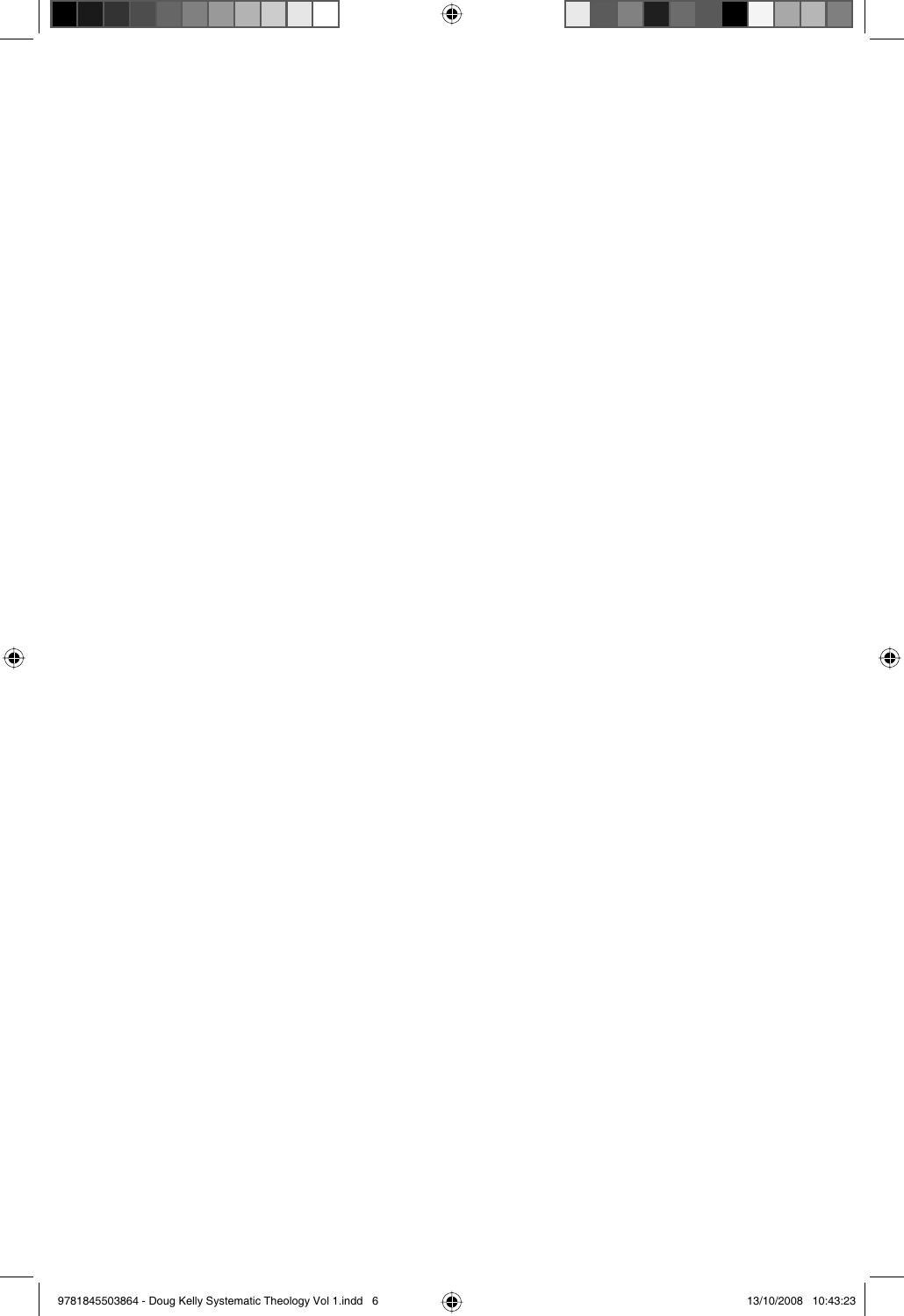## Hoc volumen filio quarto meo Patrick Blue McMillan Campbell Kelly diligatione aestimationeque dedicatum est

 $\bigoplus$ 

Haec est autem vita aeterna, ut cognoscant te solum Deum verum, et quem misisti, Iesum Christum.

Ioannes XVII:iii

⊕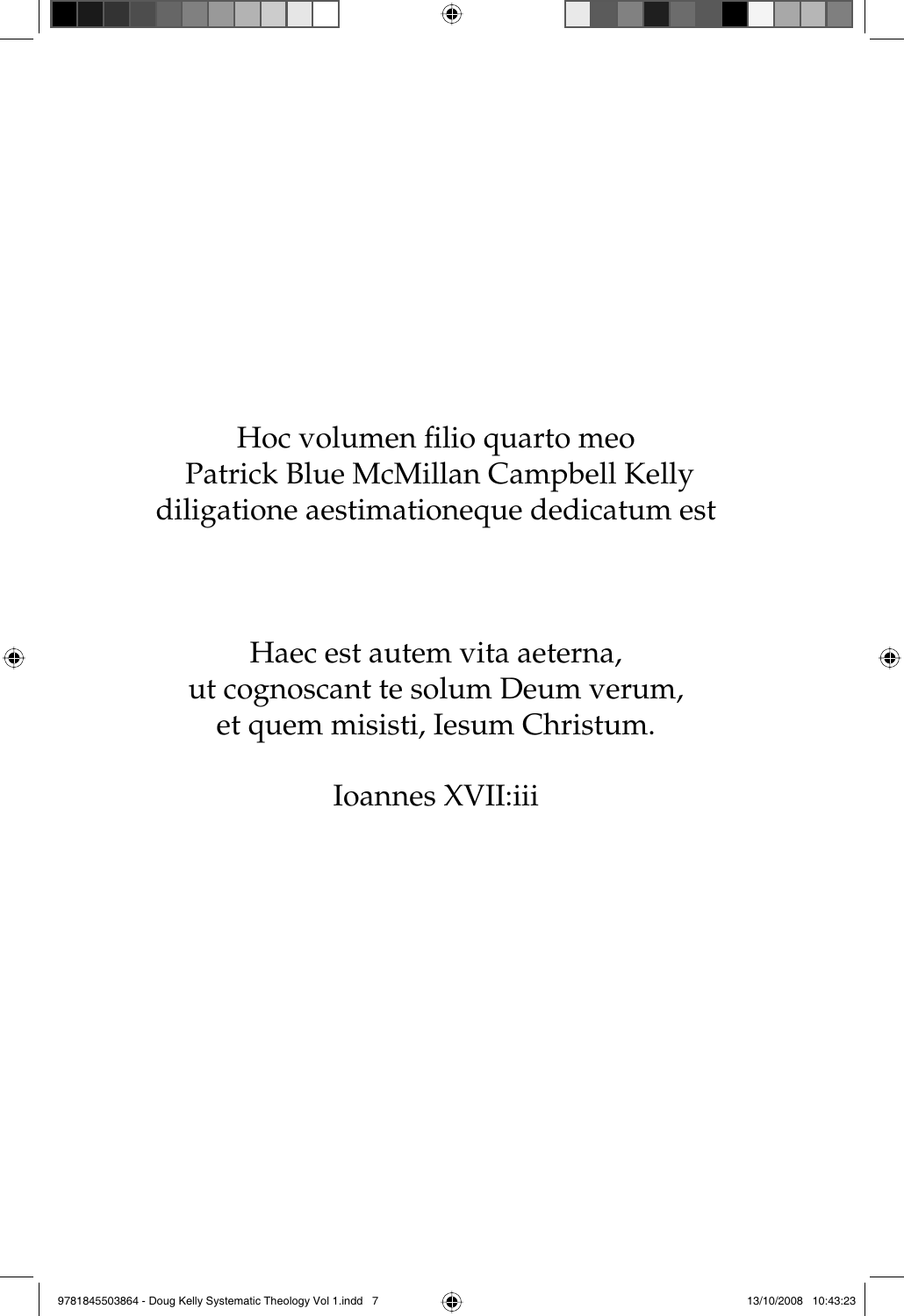

 $\bigoplus$ 

┐

 $\bigoplus$ 

 $\Box$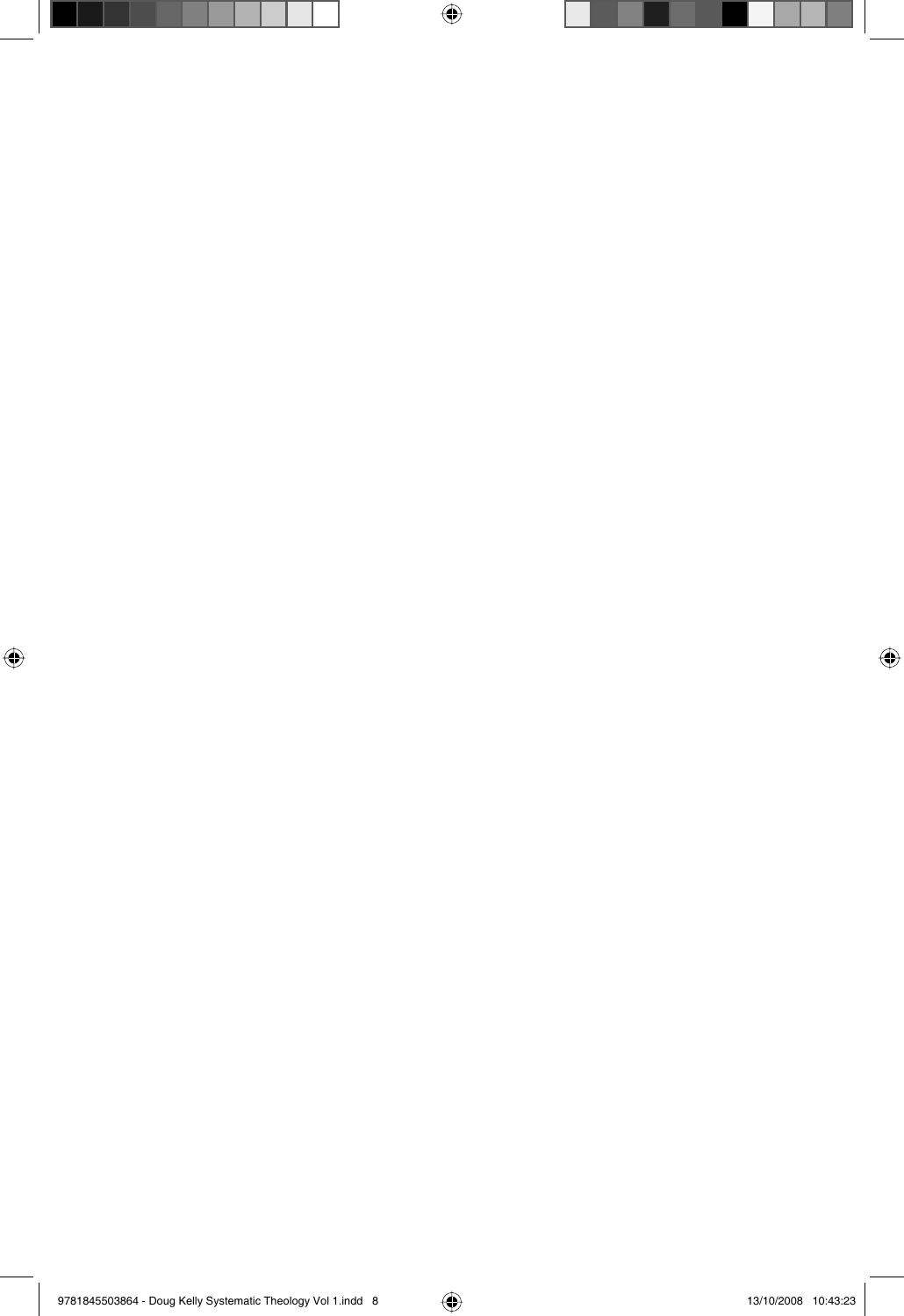#### AUTHOR'S PREFACE

I was born and brought up in the Presbyterian Church in the United States (the old 'Southern Presbyterian Church'). At the age of twenty-four, I was ordained into the ministry of this church, and have always believed its basic teachings as I learned them at the feet of my believing family and local church. Particularly, I grew up trusting in Christ as my personal Lord and Savior, God as my heavenly Father, and the Holy Spirit as my sanctifier. From family and church, I learned, and still believe in the Holy Scriptures as the written Word of God, 'the only infallible rule for faith and practice.' I cannot claim to have lived up to all I believe, but such has been my sincere and lifelong desire.

While every Christian denomination has its own limitations, the Reformed churches do have the considerable advantage of seeing themselves as true branches of a much larger, ancient and worldwide body: the body of Christ; the bride of Christ, as part of the Holy Catholic Church (and not the whole of it). The Church of Scotland, which is the mother church of American Presbyterians, saw itself, not as a new denomination, but simply as the Catholic Church *Reformed* in Scotland.

A Manual of Church Doctrine according to the Church of Scotland explains how the Reforming Catholics in sixteenth-century Scotland (and much of Europe) understood themselves:

While retaining in common the Divine Ordinances and the Catholic Creeds, they [the sixteenth century European Reformers] adopted, each for itself as it was reformed, 'Confessions' or statements of doctrine, for the guidance of teaching and for testimony: and they regulated their internal policy on different models. They have not thereby changed their identity or broken their continuity. They are the same national churches now reformed, and members of the one visible and Catholic Church which our Standards [i.e. the Westminster Standards of the 1640s] define.

The Reformers believed that it was the Roman Church that had departed from the Apostolic faith. It was by the Church itself that the Reformation had been effected. The Reformers sought not to destroy the Church as a united and visible body, but to strengthen it and cleanse it by restoring its Apostolic and primitive form. In the eyes of the Reformers there was no real disruption at the Reformation – baptism and ordination were held as valid and the Reformed presbyter emerged from the Roman priesthood;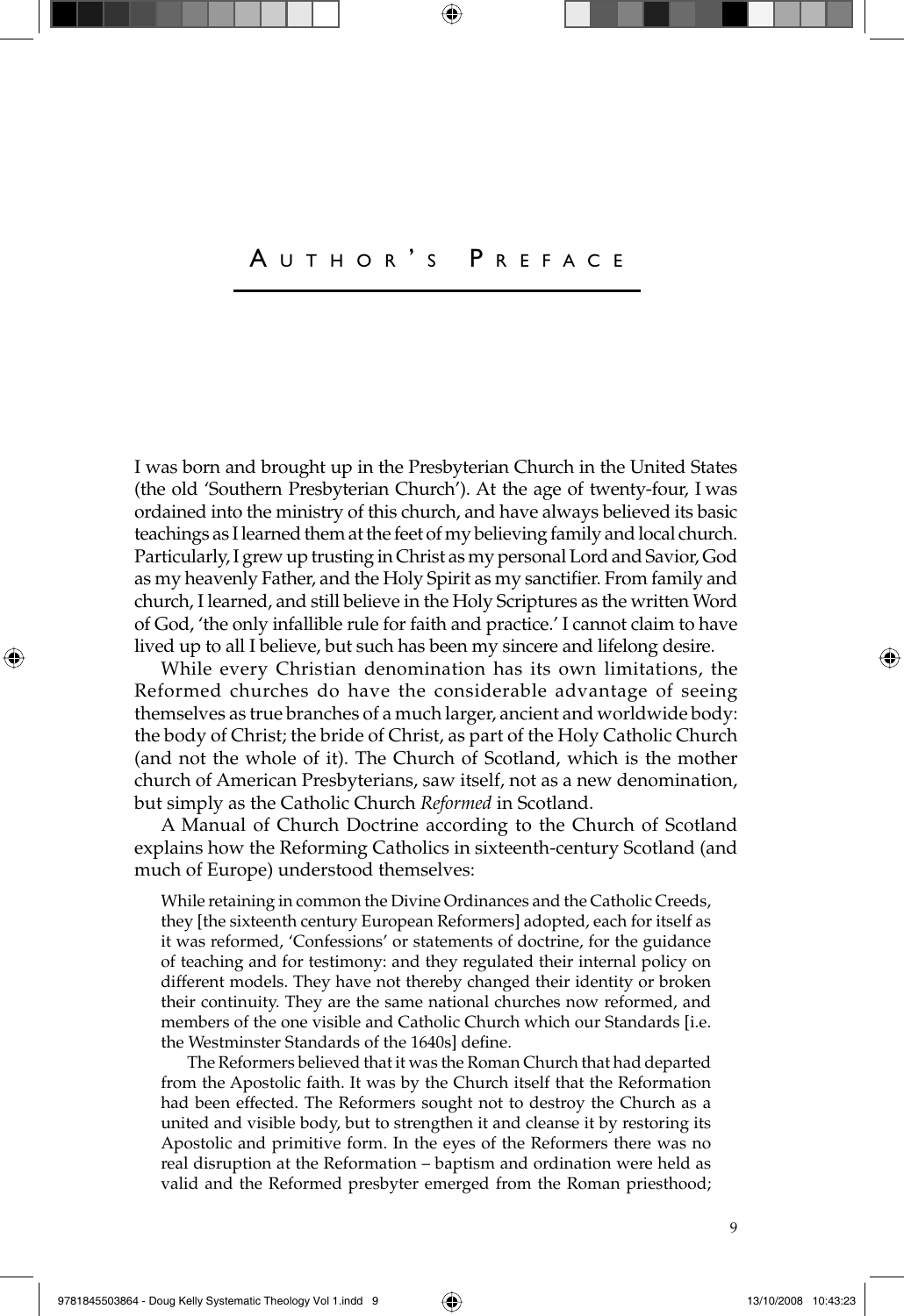the Catholic Church Reformed was no national sect, but The Universal Kirk [according to the *Scots Confession* of 1560, art. xvi] …

The word 'Catholic' has also a canonical and juristic sense which is decided by the Edict of Gratian, Valentinian, and Theodosius (A.D. 380): that those are to be called Catholics who believe in 'the one Godhead and equal majesty and holy tri-unity of the Father, the Son and the Holy Ghost'. The Scottish Reformers in 1558 had this definition in view when they required that 'the Church be reformed in accordance with the precepts of the New Testament, the writings of the Ancient Fathers, and the Godly and approved laws of the Emperor Justinian' (in whose code the Theodosian Edict had been incorporated) … As a branch of the Reformed Church the Church of Scotland has consistently followed the example of Calvin who sought to restore the face of the Apostolic and Catholic Church by reforming it in accordance with its apostolic foundation and in agreement with the Catholic doctrine of the Ecumenical Councils of the undivided Church …1

Therefore, I have written this first volume of *Systematic Theology*, thinking of my heritage as both Reformed and Catholic; gladly appropriating crucial insights, as best I could understand them, of the whole people of God over the last two thousand years – Eastern Orthodox, Western Catholic, and Reformation Protestant – as they sought to explicate and live out the foundational truths of the inspired Word of God.

I like what Dr. (often called 'Rabbi') John Duncan (Free Church of Scotland minister, former missionary to the Jews, and erudite professor of Old Testament in nineteenth-century New College in Edinburgh) once said: 'I'm first a Christian, next a Catholic, then a Calvinist, fourth a Paedobaptist and fifth a Presbyterian. I cannot reverse this order.<sup>'2</sup>

For all of these reasons, I entitle this work: *Systematic Theology: Grounded in Holy Scripture and Understood in Light of the Church*. Christ promised that the Holy Spirit would be with the Church to the end of time, so as to guide her into all truth (John 16:13-15). The Apostle Paul makes it clear that all parts of the universal Church need one another in order to see the fullness of this truth (Eph. 1). It takes the whole Church to understand the whole truth. God reveals His life and truth within the covenant community (of Israel and of the Church). Dissociated individuals, cut off from the covenant community of faith and the covenant Word in the Scriptures, are in no position accurately to grasp and articulate God's saving truth. They need the Church in order to see and experience the Word of God in God's own light (cf. Ps. 36:9), and this volume seeks to call them into this believing fellowship of grace. This believing fellowship of grace has been divinely called out from all ages, cultures, tribes and tongues. That is why I have not hesitated to draw from its rich resources from a wide array of denominational traditions, who have often vehemently disagreed among themselves on important issues, but nonetheless, have ultimately agreed on

 <sup>1</sup> H. J. Wotherspoon and J. M. Kirkpatrick, *A Manual of Church Doctrine according to the Church of Scotland* (Second Edition), Revised and enlarged by T. F. Torrance and Ronald Selby Wright (London: Oxford University Press, 1960), 9, 10.

<sup>2</sup> William Knight, *Colloquia Peripatetica: Conversations with John Duncan* (Edinburgh: Oliphant, 1907), p. 8.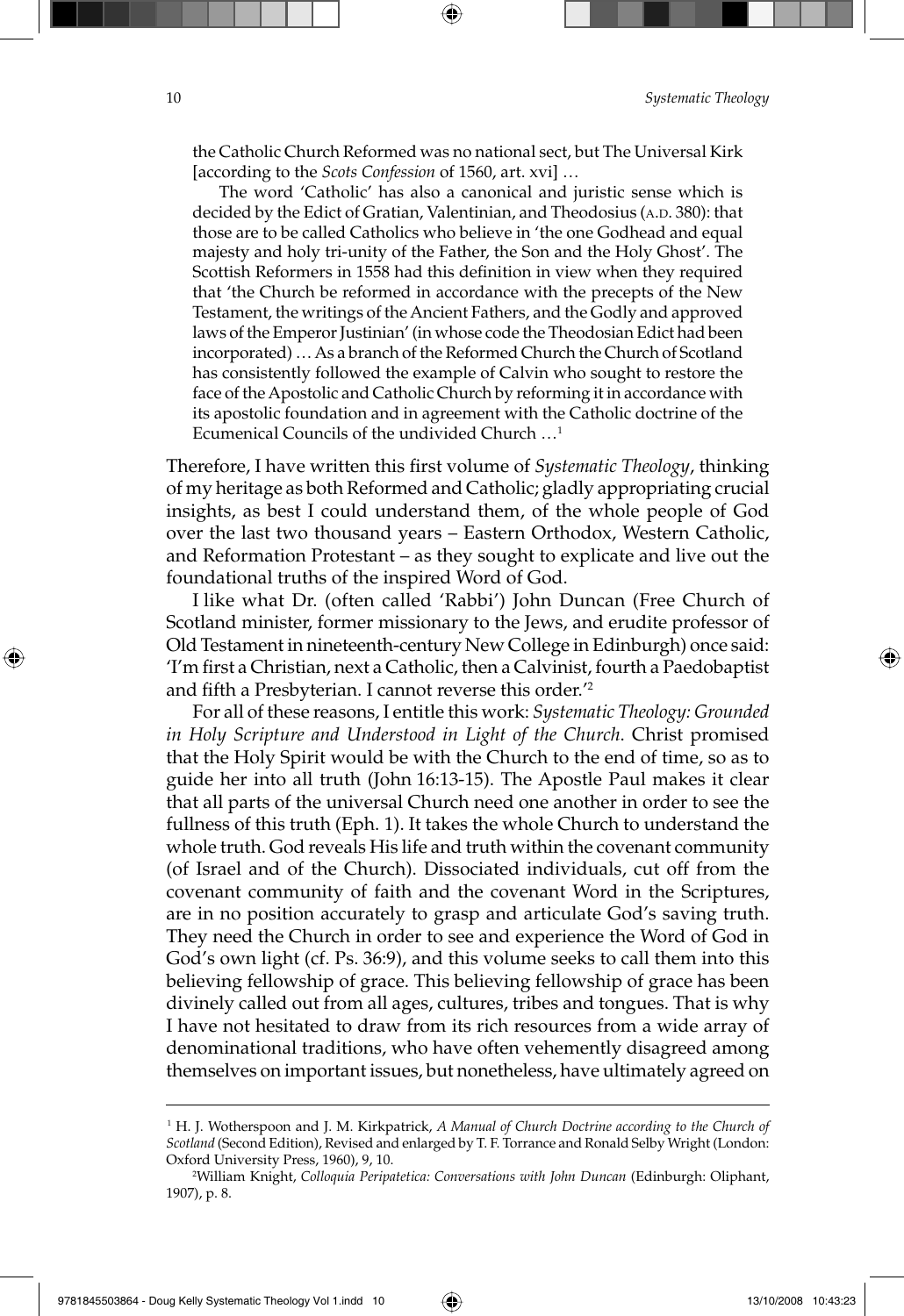#### *Author's Preface* 11

⊕

far more than divided them, since it is a God-ordained characteristic that 'the sheep hear Christ's voice and follow Him' (John 10:27). It is my humble prayer that the bread of heaven and the living waters may be multiplied to many of God's people (and to some outside the fold who may thereby find their true spiritual home), as they read this volume.

#### **Thanks and Acknowledgements**

It remains my happy task to thank many who have helped me in so many different ways while this first volume has been in preparation. I started on it during a sabbatical leave from Reformed Theological Seminary in Charlotte, North Carolina, to the University of Edinburgh (1998–99), and largely finished it during a second sabbatical leave (from and to the same places) in 2005–06. Of necessity, I have done plenty of other things during these years, so that I had to lay aside this book for long stretches of time, but it has remained my major project. Since it has stretched over seven or eight years, I fear that I shall forget some who have been of significant assistance. If I did not keep a personal daily diary, this task of acknowledgments would indeed be hopeless. And even with the diary, I am likely to neglect important servants of God, who have done much for me. If so, I apologize to them ahead of time. But no doubt they did it primarily for Christ, 'who is not unfaithful to forget their labour of love.'

First, I am grateful to Reformed Theological Seminary (RTS) for these two academic leaves of absence, and to my alma mater, New College (University of Edinburgh), which allowed me to be a visiting scholar during these periods of study. I thank Professor (and Dean) David Fergusson for his help. Also I thank the Free Church of Scotland College in Edinburgh, who (under Principal Donald Macleod) kindly provided me with an office during these sabbaticals. Holyrood Abbey Church of Scotland in Edinburgh helped me with housing during the first sabbatical, and the Banner of Truth Trust in Edinburgh provided housing during the second period (with the assistance of former director, Iain Murray, and the current director, Jonathan Watson). Rutherford House of Edinburgh was of great help, as was Dr. Frank Gibson of Edinburgh. Elder Jim Shipway, Elder and Mrs. Tom Maxwell, and Elder and Mrs. Ken Colville rendered us much help during our time in Edinburgh.

The first trip was made possible by generous assistance of several of the Lord's people: the Rev. William Fulton of Austin, Texas; Elder Tommy Peaster of Yazoo City, Mississippi; Mrs. Betty Edwards of Jackson, Mississippi; the session of Second Presbyterian Church in Yazoo City, Mississippi; Dr. Michael Brown of Dillon, South Carolina; Elders Jim Atkins and Coble Adams of Dillon, South Carolina; the session of Reedy Creek Presbyterian Church of Minturn, South Carolina; and the session of Sovereign Grace Presbyterian Church of Charlotte, North Carolina; and also the late Mr. Jerre Pearson of Auburn, Alabama and Mrs. Jane Moore of Charlotte, North Carolina.

My long-time secretary, Mrs. Tari Williamson, the RTS-Charlotte librarian, the Rev. Ken McMullen, and a number of able student assistants have strengthened my hands. Among them are Scott Lingle, Matthew Miller,

9781845503864 - Doug Kelly Systematic Theology Vol 1.indd 11  $\bigoplus$  781845503864 13/10/2008 10:43:24